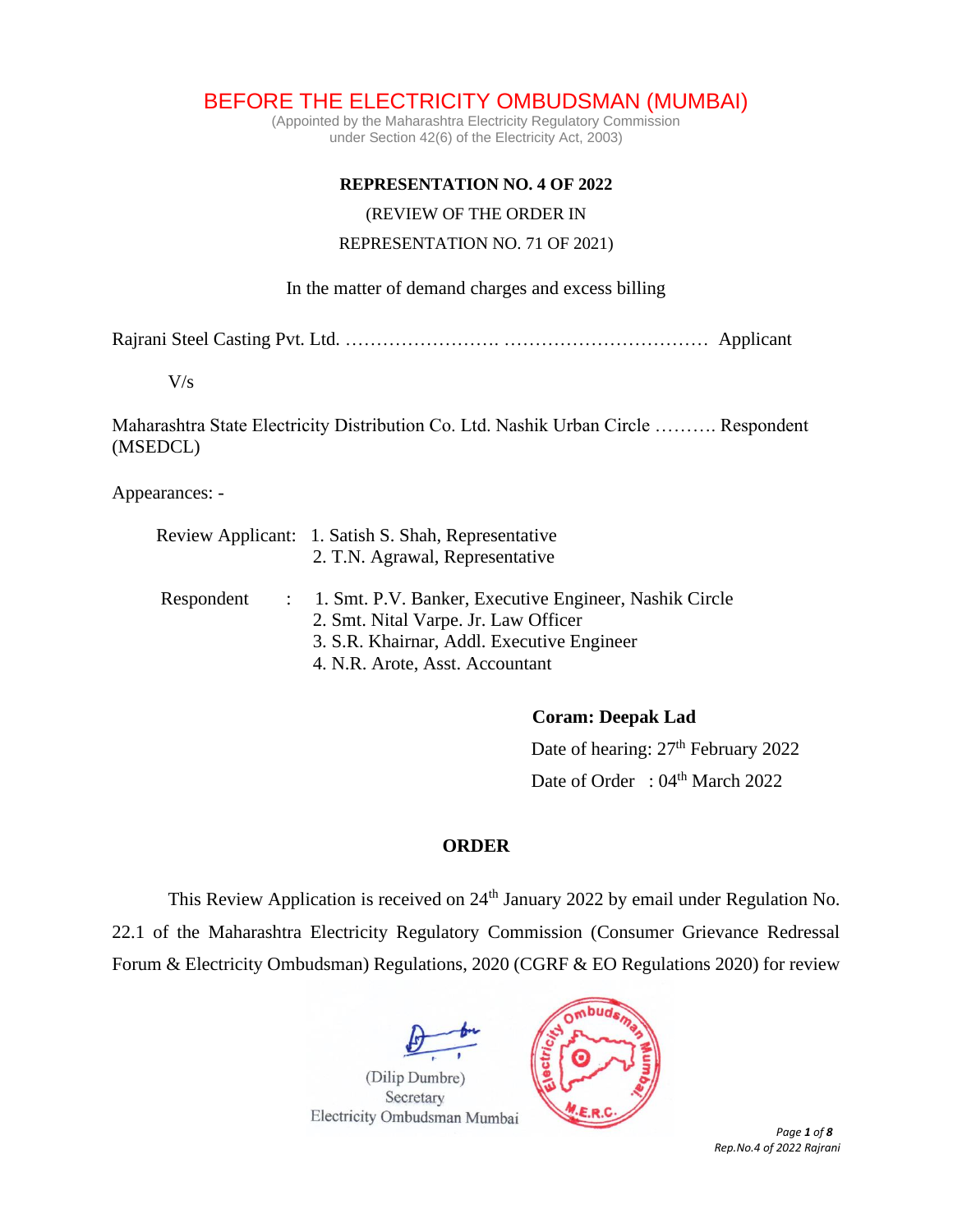of the Order dated 22nd December 2021 in Representation 71 of 2021 passed by the Electricity Ombudsman (Mumbai).

2. The Electricity Ombudsman, Mumbai, by its order dated 22.12.2021 has rejected the Representation No.71 of 2021.

3. Aggrieved by this order dated 22.12.2021, the Applicant has filed this Review Application. which is in brief as under: -

- (i) The Applicant is a HT Consumer on 33 KV level from 18.01.2005. The Government of India declared complete lockdown in the country with effect from 24.03.2020 due to Covid-19 Epidemic. During this lockdown period, the Applicant`s factory was closed completely. The Applicant had applied for reduction / increase in Contract Demand (CD) on various occasions to avoid levy of fixed charges. As per the scheme declared in the tariff order, the Applicant also opted for single shift operation in the month of September-2020.
- (ii) The Hon`ble Elect. Ombudsman, Mumbai passed the order dt.22.12.2021 for Case No. 71 of 2021 rejecting its grievance for three billing months of March-20, May-20 and Sept-20. Not satisfied with the decision for billing month of Sept-20, the Applicant his filed this review application.
- (iii) The Applicant has discovered new and important matter or evidence to support this review application for billing month of Sept-20 which is highlighted in subsequent para.

# (iv) **Billing month Sept-2020**:

The Commission introduced discount in Demand Charges for Single Shift operation of HT-Industries from April-2020 onwards. In such case, Demand Charges at the rate of



 *Page 2 of 8 Rep.No.4 of 2022 Rajrani*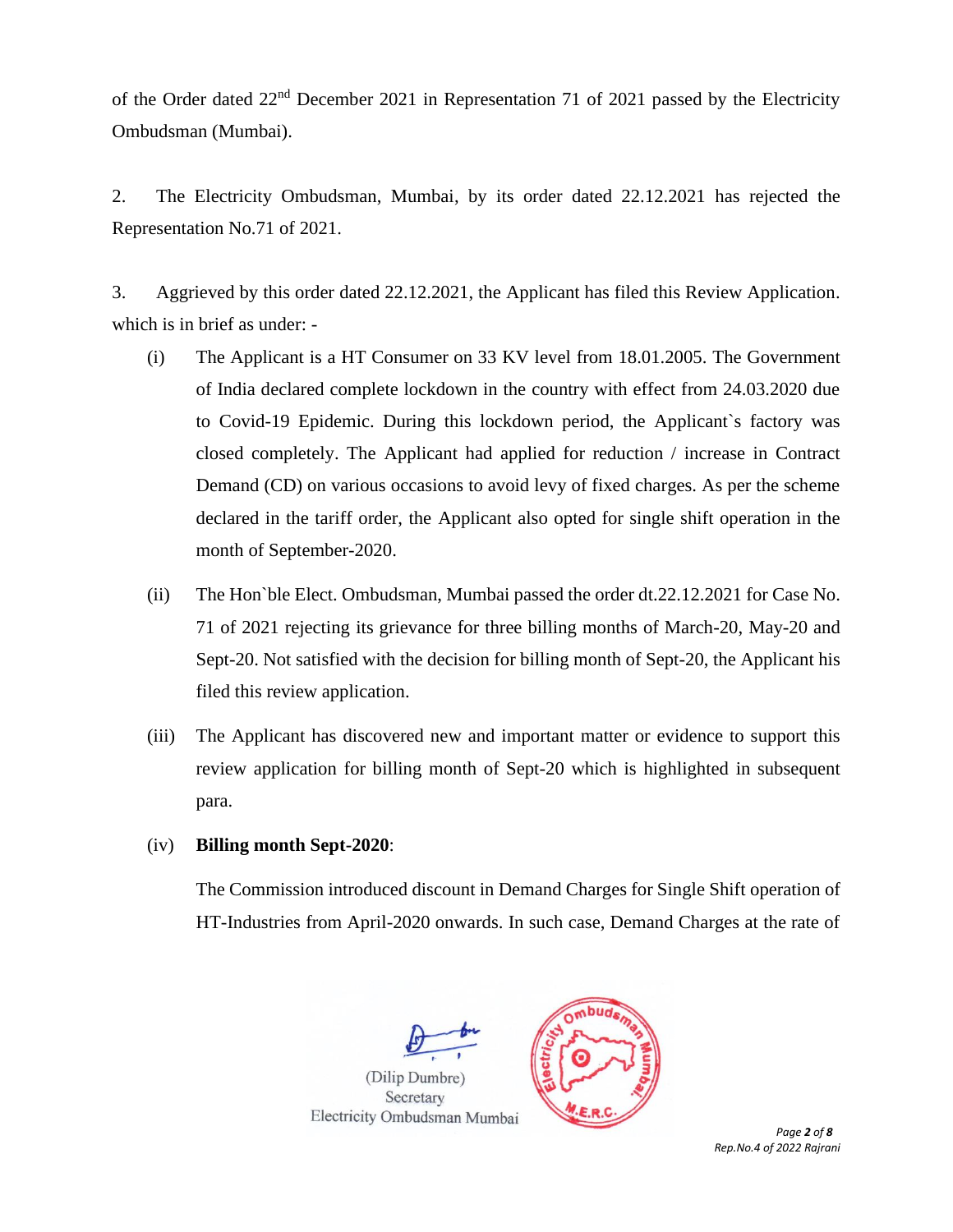60% of Applicable Demand Charges as per Tariff Schedule shall be levied subject to conditions that:

- $\triangleright$  Single shift operation means running at a stretch for maximum 10 Hrs.
- ➢ However, a maximum of three instances of running beyond 10 hrs. up to 12 hrs. is permitted in a billing cycle.
- ➢ The Consumer must declare in advance about one shift operation.
- $\triangleright$  Billing will be done based on MRI / AMR Data

While operating its plant in single shift scheme, the CD for the month of Sept-2020 was sanctioned as under.

- $\geq 01.09.2020$  to 24.09.2020 : 6,000 KVA
- ➢ 25.09.2020 to 30.09.2020 : 300 KVA

The Applicant had violated Single shift operation condition during the period from 25.09.2020 to 30.09.2020 when CD was reduced to 300 KVA. The billing cycle starts from 01.09.2020 and ends on 30.09.2020, the violation happens after reduction of CD to 300 KVA, The Applicant appeal to consider pre-revised CD of 6,000 KVA for complete month to work out demand charges for Sept-20, details of which are as below.

| Sr. No.                     | <b>Description</b>               | <b>Details</b>     |
|-----------------------------|----------------------------------|--------------------|
|                             | CD to consider for Sept-2020     | 6000 KVA.          |
| $\mathcal{D}_{\mathcal{A}}$ | Billing demand                   | 5822 KVA           |
| 3                           | Demand charges                   | 5822*411*60%       |
|                             |                                  | $=$ Rs. 1435507.20 |
| 4                           | Demand charges billed in Sept-20 | Rs. 1927836.60     |
| $5=(4-3)$                   | Demand charges due for refund:   | Rs. 492131.40      |



Secretary Electricity Ombudsman Mumbai



*Rep.No.4 of 2022 Rajrani*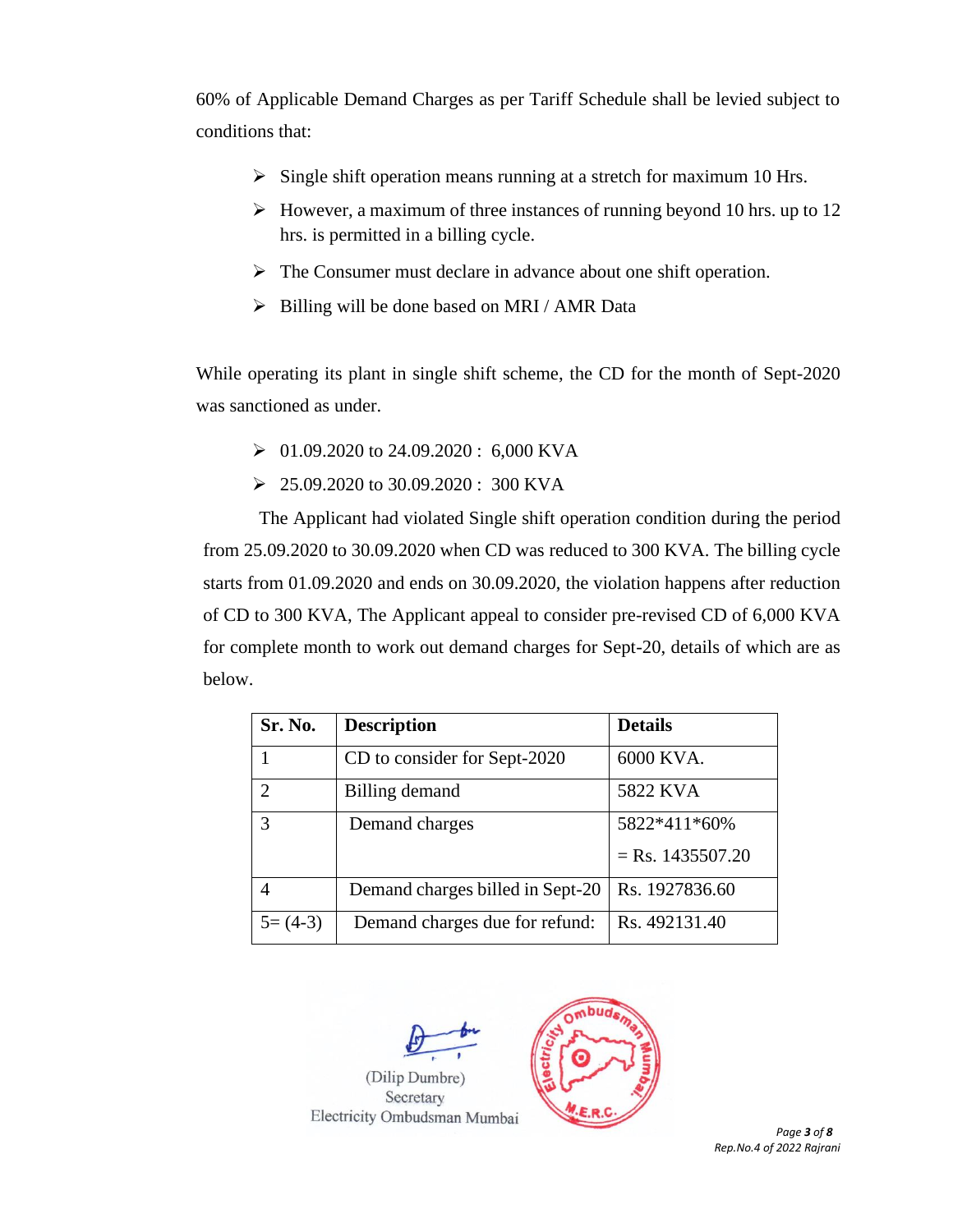The Applicant therefore appeal to apply Single shift conditions to complete month from 01.09.2020 to 30.09.2020 and rework out the billing for whole month considering CD as 6,000 KVA.

This point is very important, and it was missed from Applicant side; therefore, the review on this issue may be admitted only for billing month of Sept-2020.

In view of the above, the Applicant request to correct the bills for the months of Sept-2020 and pass necessary order for refundable amount Rs.4,92,131.40 in the ensuing energy bill.

- (v) The review application is being filed by e-mail on 21.01.2022 followed by hard copy through speed post. The Applicant request to condone delay, if any in filing of review application due to third wave of Covid-19 epidemic.
- (vi) The Applicant prays that the present Review Application be allowed as per Regulation 22 of CGRF & EO Regulations 2020 in the interest of justice, The impugned order be set aside, and prayers made in the Representation for billing month September 2020 which is under review be allowed/granted along with compensation of Rs. 25000/ towards mental agony, travelling, manpower lost for follow up.
- 4. The Respondent vide its letter dated 21.02.2022 has submitted its reply which is in brief as below: -
	- (i) The Applicant is a HT Consumer (No. 075949018210) on 33 KV level, from 18.01.2005. The Applicant is billed correctly as per its application in Covid-19 Epidemic lockdown.
	- (ii) The Applicant had applied for reduction / increase in CD on various occasions during the period of lockdown. The Applicant were billed as per practice direction dated 21.05.2020 issued by the Maharashtra Electricity Regulatory Commission



 *Page 4 of 8 Rep.No.4 of 2022 Rajrani*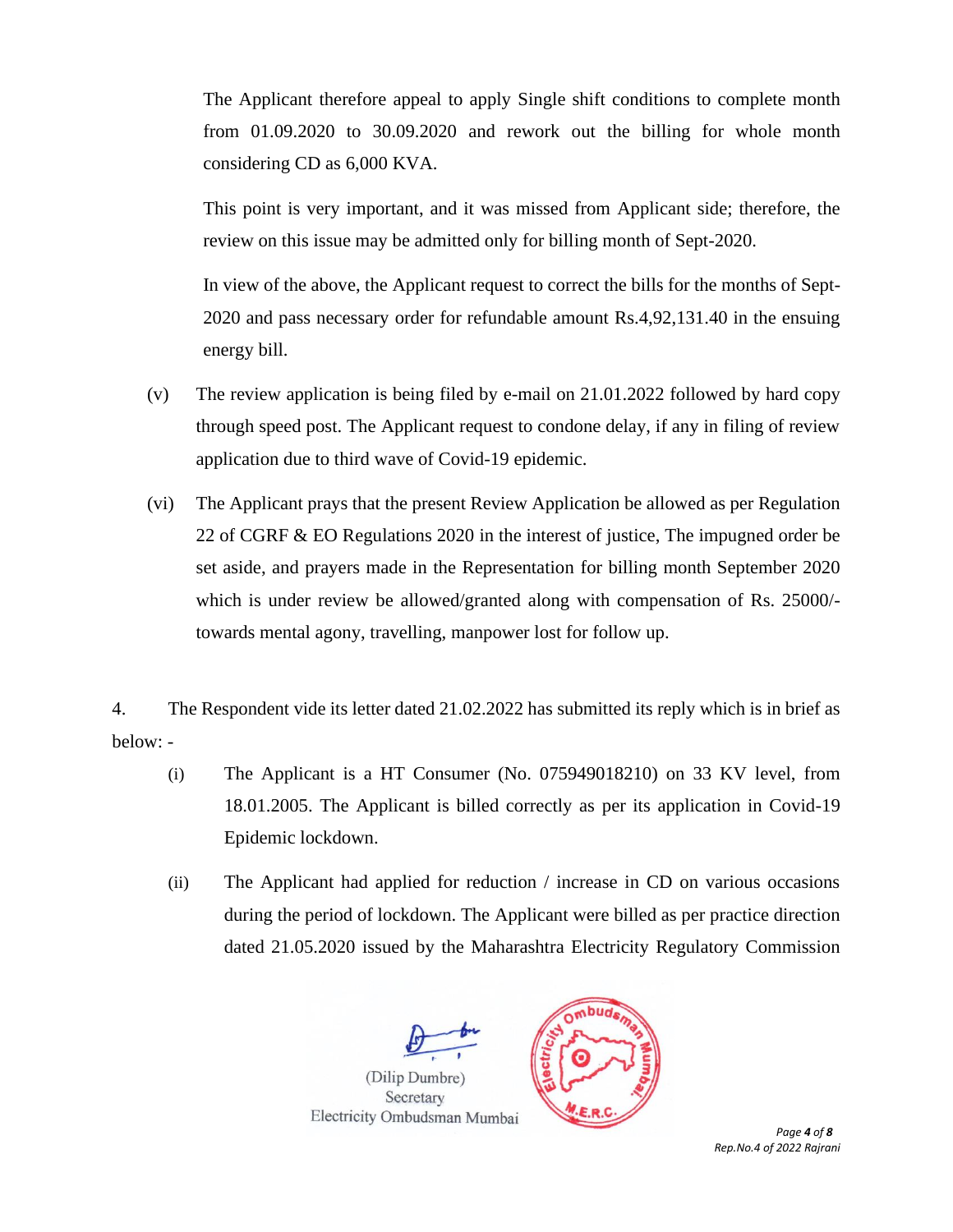(the Commission). The Applicant has filed grievance finally with Appellate authority the Hon`ble Electricity Ombudsman (Mumbai) for correct billing of demand charges of March 2020 & May 2020, and discount of demand charges for single shift operation in September 2020, which is registered as representation No 71 of 2021. The Electricity Ombudsman, (Mumbai), by its order dated 22.12.2021 has rightly rejected the same. The Applicant has approached for review of order dated 22.12.2021 for single shift operation in September 2020 and the billing thereof.

(iii) The Commission by its Tariff Order in Case No. 322 of 2019 dated 30.03.2020 has approved the discount in Demand Charges for single shift operation of HT – Industry. The relevant portion of the Tariff order is reproduced as below: -

#### *"Discount in Demand Charges for Single Shift operation of HT-Industry.*

- *i. .In case of industrial consumer under HT-Industry with single shift operation, Demand Charges at the rate of 60% of Applicable Demand Charges as per Tariff. Schedule shall be levied, subject to following conditions;*
	- *a. Single shift operation means running of operations at a stretch for maximum 10Hrs. For illustration, a consumer running 4hrs.in one stretch and 6hrs.in another stretch cannot be considered as running in a single shift. However, a maximum of three instances of running beyond 10hrs up to 12hrs is permitted in a billing cycle.*
	- *b. Consumer must declare in advance about one shift operation. In absence of such declaration, it shall be billed as per the applicable demand charges.*
	- *c. Billing will be done based on MRI/AMR Data." ………... (Emphasis added)*
- (iv) The Methodology for determining eligibility for granting benefit in demand charges for single shift operation of HT Industries is prescribed as below:-



 *Page 5 of 8 Rep.No.4 of 2022 Rajrani*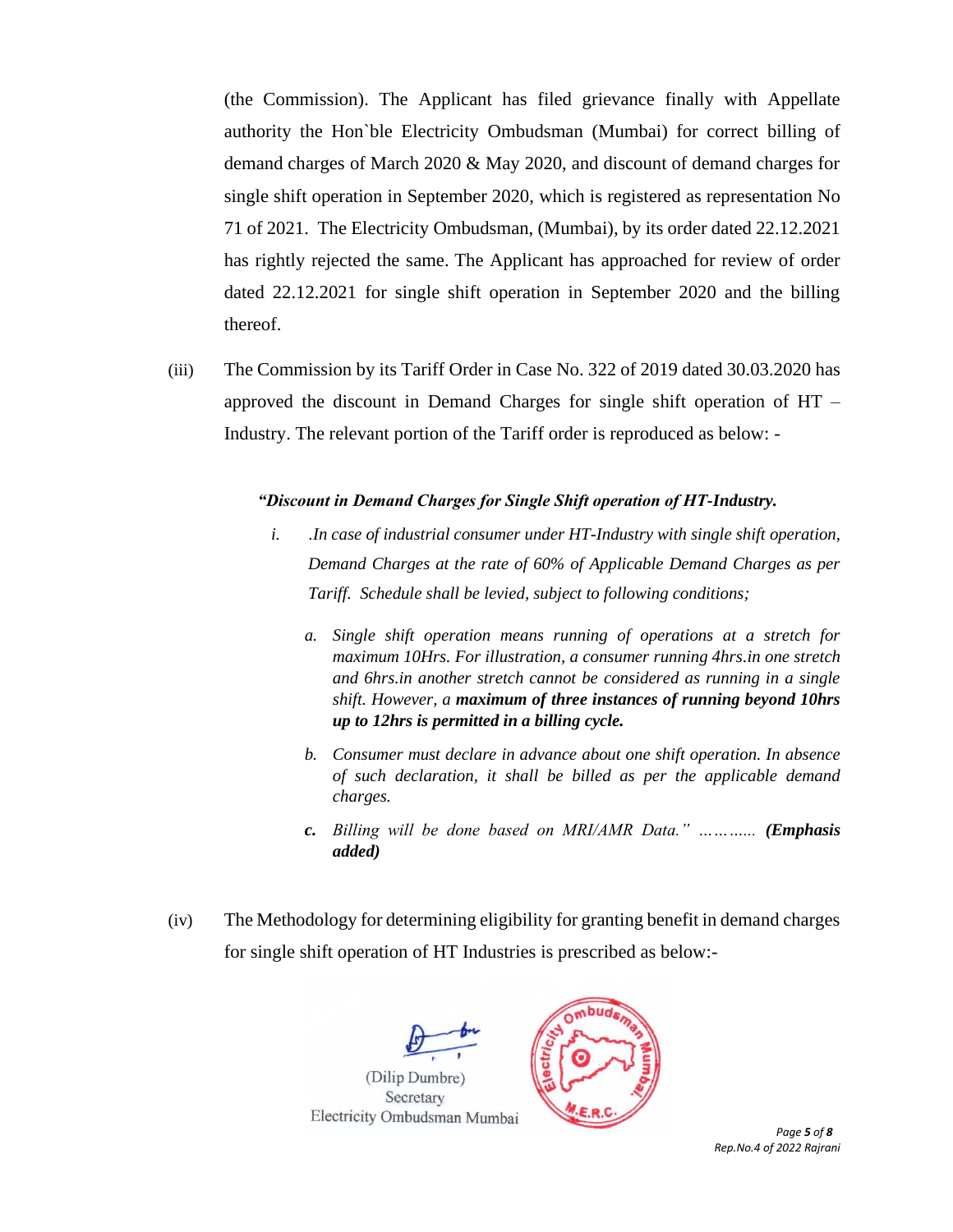*"If the consumer has submitted his declaration through WSS at least five days before commencement of new billing cycle and, if not he will not get the benefit of Single Shift operation. (i.e. for the billing cycle in the month of Sept 2020 consumer has to submit his application on or before 27 Aug 2020."*

- (v) The Applicant applied online for single shift operation on 02.09.2020 for the billing month of Sept 2020 which is 1 day after billing cycle started. The Applicant failed to declare in advance about Single Shift Operation. Hence the Applicant is not eligible for Single Shift Operation.
- (vi) The Hon'ble Electricity Ombudsman, Mumbai, by its order dated 22.12.2021 has rightly rejected the Representation No.71 of 2021. There is no error in the order apparent to face of record.
- (vii) In view of above facts, the Respondent prays that the Review Application of the Applicant be rejected.

5. Hearing was held on 28.02.2022 on e-platform through video conferencing due to Covid-19 epidemic. The Applicant argued in line with its written submission. The Applicant argued that it has applied vide its email dated 31.08.2020 for single shift operation for the billing month of Sept 2020. This was declaration in advance before starting the month of September 2020. The Commission by its Tariff Order in Case No. 322 of 2019 dated 30.03.2020 has stated that

"*Consumer must declare in advance about one shift operation."*

The CD for the month of Sept-2020 was sanctioned 6,000 KVA for the period from 01.09.2020 to 24.09.2020 and 300 KVA for the period from 25.09.2020 to 30.09.2020 respectively. The Applicant had violated Single shift operation condition for eligibility of discount in Demand Charges during the period from 25.09.2020 to 30.09.2020 when CD was reduced to 300 KVA. The billing cycle starts from 01.09.2020 and ends on 30.09.2020, the violation happens after



 *Page 6 of 8 Rep.No.4 of 2022 Rajrani*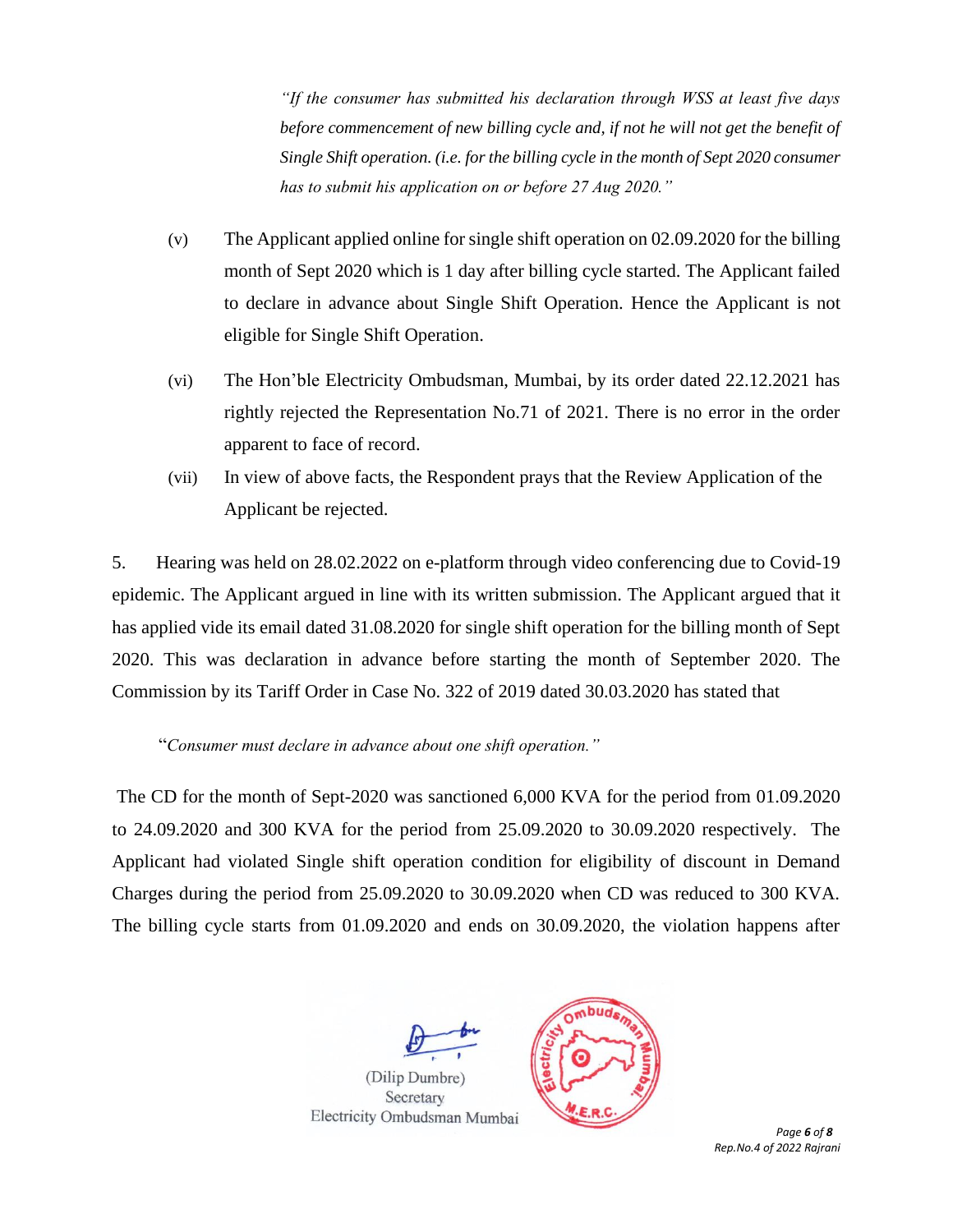reduction of CD to 300 KVA. The Applicant prays to consider pre-revised CD of 6,000 KVA for complete month to work out demand charges for Sept-20.

6. The Respondent reiterated its written reply dated 27.05.2021. The points raised for review by the Applicant were already on record for perusal while deciding the original Representation. This is not the fit case for Review as the Applicant has not pointed out any new discovery in the matter. The Applicant has failed to show any error on the face of record. As such the present review is not maintainable considering the provision of Regulation 22 of the CGRF  $\&$  EO Regulations 2020.

#### **Analysis and Ruling**

7. Heard both the parties and perused the documents on record. Provision with respect to review of order passed by the undersigned is given in Regulation 22 of the CGRF & EO Regulations 2020. The relevant provision is quoted below: -

#### *"22 Review of Order of Electricity Ombudsman*

- *22.1 Any person aggrieved by an order of the Electricity Ombudsman, including the Distribution Licensee, may apply for a review of such order within thirty (30) days of the date of the order to the Electricity Ombudsman, under the following circumstances:* 
	- *(a) Where no appeal has been preferred;*
	- *(b) on account of some mistake or error apparent from the face of the record;*
	- *(c) upon the discovery of new and important matter or evidence which, after the exercise of due diligence, was not within his knowledge or could not be produced by him at the time when the order was passed.*
- *22.2 An application for such review shall clearly state the matter or evidence which, after the exercise of due diligence, was not within his knowledge or could not be produced by him at the time when the order was passed or the mistake or error apparent from the face of the record.*
- *22.3 The review application shall be accompanied by such documents, supporting data and statements as the Electricity Ombudsman may determine.*



 *Page 7 of 8 Rep.No.4 of 2022 Rajrani*